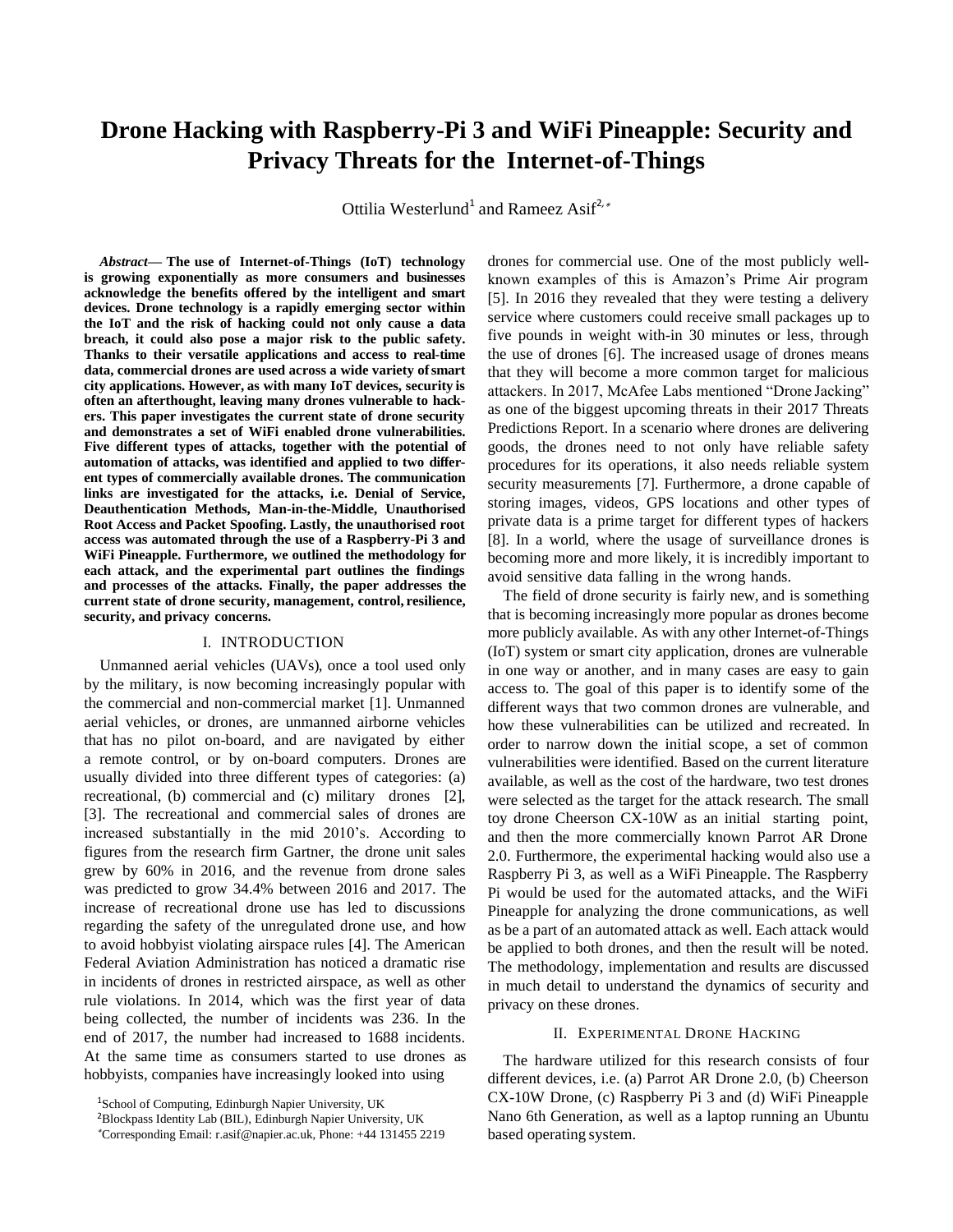

Fig. 1. The Parrot AR 2.0 drone under investigation.

### *A. Parrot AR Drone 2.0*

The Parrot AR Drone 2.0 is a common entry level drone built by Parrot SA, as shown in Fig. 1. The AR.Drone 2.0 model was first unveiled in 2012 at CES Las Vegas, USA, with improved functionalities from the original AR.Drone [9]. It was initially created with a ability for third party developers to develop games using the drone, where they would upon request could access the AR Drone 2.0 software developer's kit (SKD). This SDK included the application programming interface (API) used by the controller, as well as the source code for the AR and Free-Flight 2.0 smartphone application [10]. It has a USB interface, and uses WiFi 802.11n to communicate with its controller. The controller is used through the AR. Free-Flight 2.0 smart-phone app, to which a live feed from the camera is transmitted to. The front camera is 720p, and its vertical camera is Quarter Video Graphics Array (QVGA) sensor with a 64-degree lens. The controller and the drone connects through the drone's open WiFi protocol, which the user connects to. The official specifications of this drone are enlisted in Table. I.

TABLE I OFFICIAL SPECIFICATIONS OF PARROT AR DRONE 2.0

| <b>Parrot AR Drone 2.0</b> |                                                                                |                                    |  |  |  |  |  |
|----------------------------|--------------------------------------------------------------------------------|------------------------------------|--|--|--|--|--|
| Camera                     | 720p 30fps HD camera                                                           |                                    |  |  |  |  |  |
| <b>Fly Time</b>            | 36 minutes                                                                     |                                    |  |  |  |  |  |
| <b>Specifications</b>      | ARM Cortex A8 1 GHz<br>32-bit processor with DSP<br>video 800 MHz TMS320DMC64x | DDR2 1 GB at 200 MHz<br><b>RAM</b> |  |  |  |  |  |

### *B. Cheerson CX-10W*

The second drone being investigated is the Cheerson CX-10W, as shown in Fig. 2. The CX-10W is mainly marketed as a toy, due to its low price and small size [11]. Just as the Parrot AR, the CX-10W uses WiFi to communicate with its smart-phone controller. A live feed from the camera is transmitted to the controller, and any videos or film footage is stored directly on to the phone. In general it works in similar fashion as most toy drones, meaning that it was a cheap option for testing out the general vulnerabilities known to those types of drones. The official specifications of this drone are enlisted in Table. II.

# *C. Raspberry-Pi 3*

Raspberry Pi 3 is a single board computer that has both wireless LAN as well as Bluetooth capabilities [12]. Theres



Fig. 2. The Cheerson CX-10W drone under investigation.

TABLE II OFFICIAL SPECIFICATIONS OF CHEERSON CX-10W

| <b>Cheerson CX-10W</b> |                                                                                                                             |                          |  |  |  |  |  |  |
|------------------------|-----------------------------------------------------------------------------------------------------------------------------|--------------------------|--|--|--|--|--|--|
| Camera                 | 0.3MP HD camera                                                                                                             |                          |  |  |  |  |  |  |
| <b>Fly Time</b>        | 4 minutes                                                                                                                   |                          |  |  |  |  |  |  |
| <b>Specifications</b>  | Marvell 88W8801 IEEE<br>$802.11n (1x1) single-band$<br>$(2.4GHz) Wi-Fi$<br>SoC with integrated PA, LNA,<br>and TX/RX Switch | 3.7V 150mAh LiPo Battery |  |  |  |  |  |  |

several different interesting uses for a Raspberry Pi, but the main reason for acquiring a Raspberry Pi in this project was for the possibility of automating drone attacks. As it is a fully functioning computer in a small format, it opens up the possibility of creating a type of defence drone. The board itself only weighs 41.2 grams, which makes it viable to possibly have the Raspberry Pi attaches to a drone itself.

# TABLE III

OFFICIAL SPECIFICATIONS OF RASPBERRY-PI 3

| Raspberry Pi 3        |                               |                     |  |  |  |  |  |
|-----------------------|-------------------------------|---------------------|--|--|--|--|--|
| <b>Specifications</b> | CPU: 4 ARM Cortex-A53, 1.2GHz | RAM: 1GB LPDDR2     |  |  |  |  |  |
|                       | SoC: Broadcom BCM2837         | $(900 \text{ MHz})$ |  |  |  |  |  |

# *D. WiFi Pineapple Nano*

The last bit of equipment used in the experiments is a WiFi Pineapple Nano. The WiFi Pineapple is a network auditing tools, used for reconnaissance and for Man in the Middle attacks and investigations [13]. It intercepts the data sent between a client and the resource the client is connecting to. During of this research, it will be used between the pilot and their drone, the parameters are given in Table. IV. It is very small and lightweight, and the device can be accessed through a web based GUI, as shown in Fig. 4 .



Fig. 3. The Raspberry-Pi 3 board.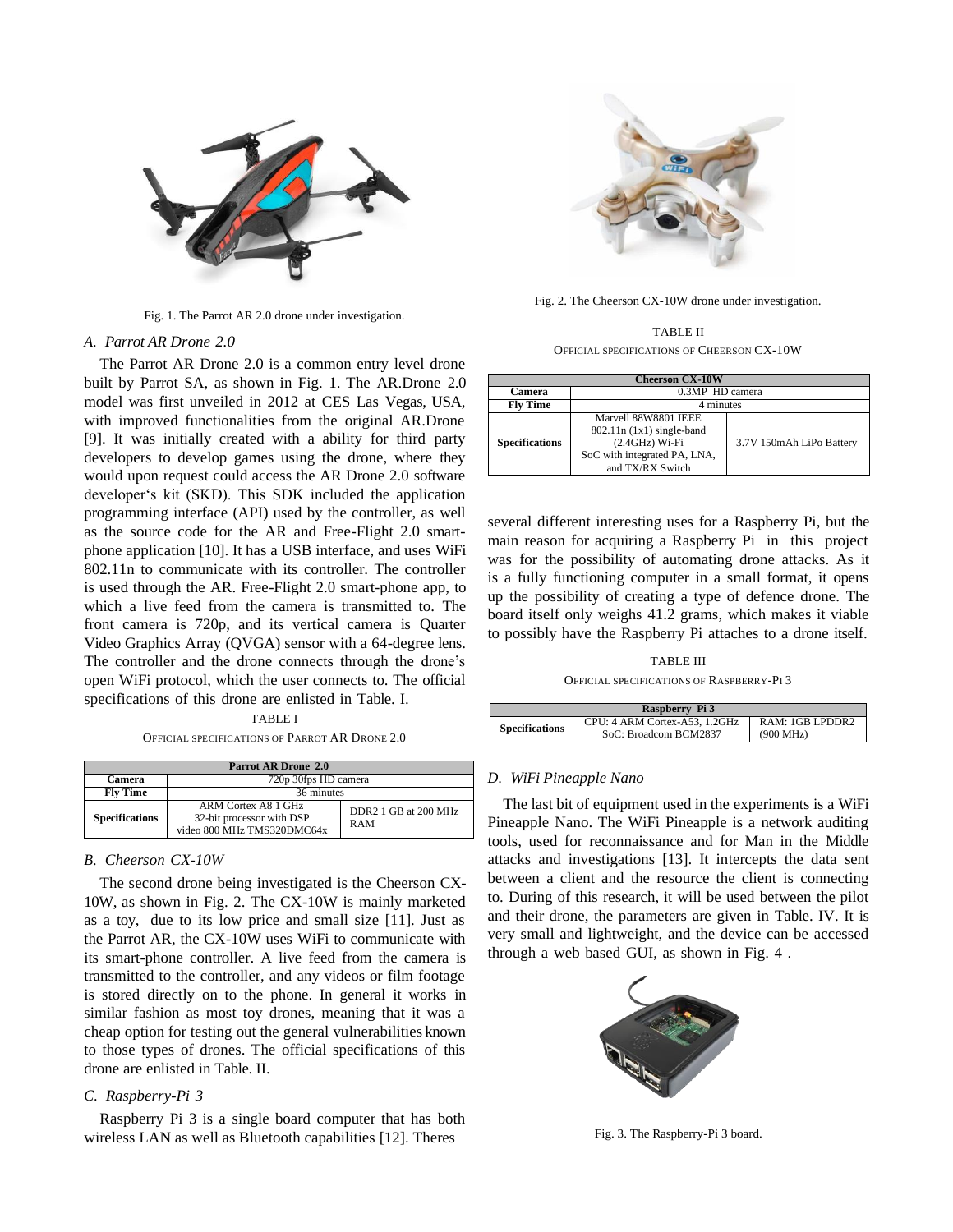

Fig. 4. The WiFi pineapple nano 6th generation device.

TABLE IV OFFICIAL SPECIFICATIONS OF WIFI PINEAPPLE NANO

| <b>WiFi Pineapple Nano</b> |                                                                                 |                 |  |  |  |  |  |  |
|----------------------------|---------------------------------------------------------------------------------|-----------------|--|--|--|--|--|--|
|                            | CPU: 400 MHz MIPS Atheros<br>AR9331 SoC                                         |                 |  |  |  |  |  |  |
| <b>Specifications</b>      | Wireless: Atheros<br>$AR9331 + A$ theros $AR9271$ ,<br>both IEEE $802.11 b/g/n$ | Disk: 16 MB ROM |  |  |  |  |  |  |

# *E. Methodology*

The primary goal of the research is to do an overview of the impact of different types of attacks on the two drones identified in the technology review. Both drones will be subjected to the same types of attacks initially, and the Parrot AR will then be further analyzed due to its more advanced capabilities. Firstly, the drones will be submitted to reconnaissance. After this, the methodology steps will include a series of different attacks. The drones will be submitted to a Denial of Service attack, a Deauthentication attack, a Man in The Middle attack, and then lastly, a WiFi drone disabler. The Parrot AR will additionally be investigated to see whether it is possible to gain unauthorised access to its internal system as well. Each experimentation analysis will gather the data and the results from diverse types of attacks, as enlisted in Table. V, and the impact on each of the drone will be concluded.

# III. SECURITY AND PRIVACY IN DRONES

In this section, the current literature on the subject of drone security will be reviewed. It will look into the general research being done, as well as discuss the specific attacks,

TABLE V TYPES OF ATTACKS IMPLEMENTED IN THIS PAPER

| Cheerson<br>$CX-10W$ | <b>Parrot</b><br><b>AR.Drone 2.0</b> | <b>Type of Attack</b>                                   | <b>Equipment Required</b>              |
|----------------------|--------------------------------------|---------------------------------------------------------|----------------------------------------|
| Yes                  | <b>Yes</b>                           | Denial of Service                                       | Laptop                                 |
| Yes                  | Yes                                  | Hijack through<br>De-authenticating and<br>Reconnecting | $L$ aptop + Smart phone<br>Application |
| Yes                  | Yes                                  | Man in the<br>Middle Attack                             | WiFi Pineapple Nano                    |
| N/A                  | Yes                                  | <b>Unauthorised Root</b><br>Access                      | $Laptop + USB$                         |
| N/A                  | <b>Yes</b>                           | Packet Spoofing                                         | Laptop                                 |
| N/A                  | Yes                                  | WiFi Drone Disabler                                     | Raspberry Pi 3                         |



Fig. 5. Attack vectors of a commercially available drone.

as in Fig. 5. The first phase of most penetration testing is the gathering of information. It was already known that both drones generates an open WiFi connection, to which several hosts can connect to. Through connecting to the drone this way, it is possible to find the IP address associated to it. Once the IP address is acquired, further reconnaissance can be done. In order to find whether any ports are open on the drone, the scanning tool 'nmap' will be used [14]. Nmap is used for network discovery and security auditing, and will in this case return with a list of open ports on the target.

# *A. Denial of Service Attacks and Hijacking*

The first type of attack that this paper will investigate are different types of Denial of Service (DoS) attacks, which for instance can lead to de-authentication between the controller person at the base station and their drone [15]. A DoS attack can be defined as an attempt to prevent legitimate users from accessing systems, as depicted in Fig. 6. The most common type of DoS attack is the flooding attacks, where the attacker floods, or overloads, the network with information.

The initial tool that will be used for the DoS attack is hping3, which is a packet generator and analyzer ("Hping-Active Network Security Tool"). Through using hping3, a simple ping flood will be launched. This means that the ICMP packets (pings) will be sent at a very fast rate, without waiting for any replies. The target becomes overwhelmed with requests, which leads to it becoming inaccessible to any other communications. Through the use of different flags, such as fast or faster the rate of the packets can be specified.

# *B. De-Authentication Attack*

The second attack that will be executed is a deauthentication attack, as depicted in Fig. 7. In a scenario where an attacker is trying to gain control of the drone, they could potentially de-authenticate the pilot from their drone connection [16]. This should lead to the drone stopping midair. If the attacker is then ready with another controller, in this case an iPhone running the drone application, they can then immediately connect and thus gaining full control. The attack laptop will connect to the drone whilst the authentic drone pilot is connected. Because the attacker now is on the same network, it is easy to find out the MAC address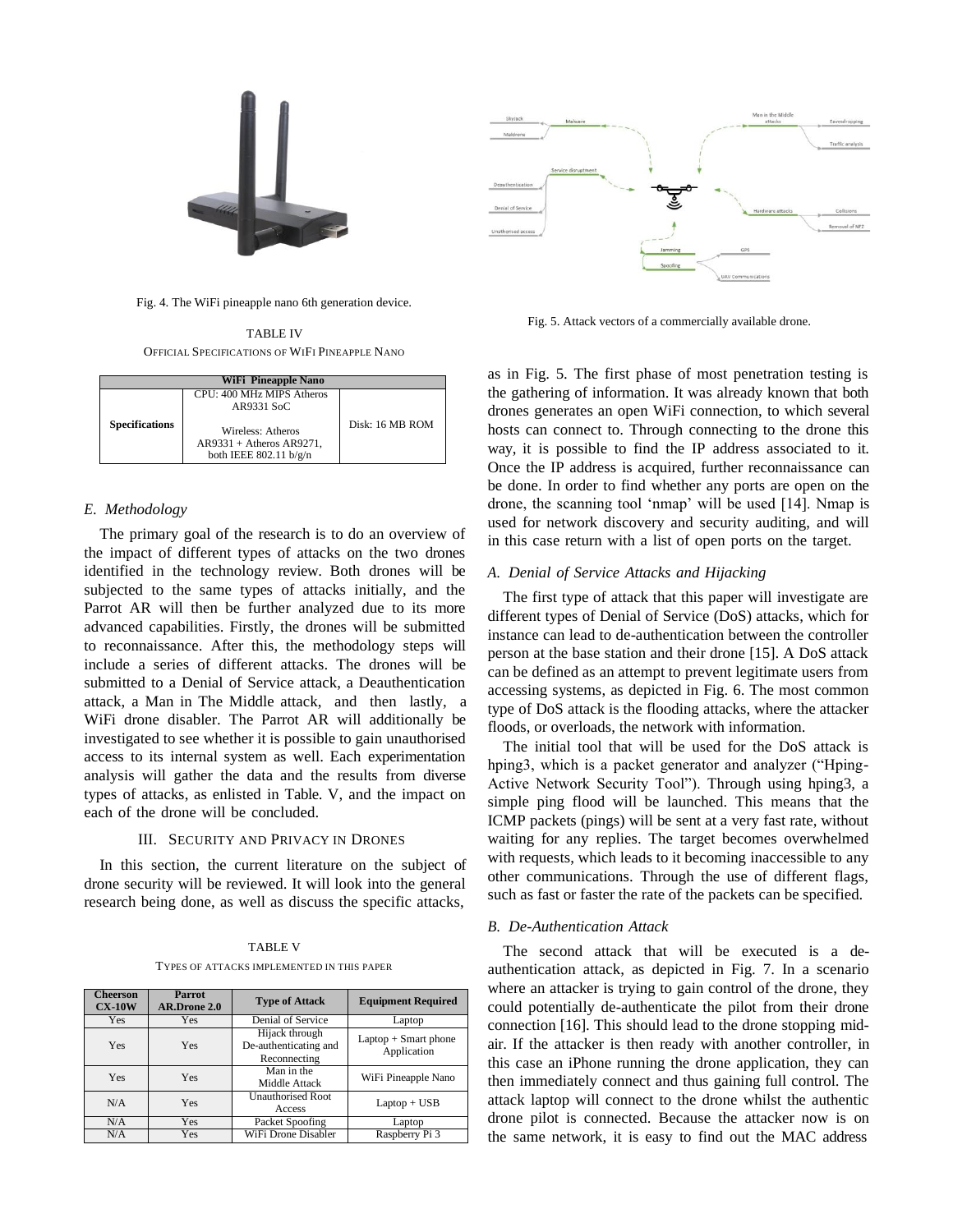for the drone controller. This is not necessary for an 'all clients' de-authentication attack, however if the aim is to gain control as fast as possible the malicious user need to keep their connection.



Fig. 6. Denial of Service attack where connection is lost due to ping flood.

In order to perform the de-authentication attack, 'Aircrackng' will be used. Aircrack-ng is a suite of different tools used for WiFi network security assessments. Specifically the module Aireplay-ng will be used, as it will allow for frame injections. Through specifying the MAC address of the drone and the specific client MAC address (if running a targeted attack). The tool will send out 128 packets for every deauthentication specified, where 64 packets will be sent to the drone, and 64 to the client. It is assumed that the connection between controller and the drone will be de-authenticated successfully when aircrack-ng is launched. The behaviour of the drones once de-authenticated is more difficult to predict, but the expected behaviour is that the AR drone will do a graceful landing whilst the CX-10W will crash.



Fig. 7. Deauthentication attack, where the attacker takes control of drone.

#### *C. Man in the Middle Attack*

In the Man in the Middle Attack (MitM) attack, as depicted in Fig. 8, the malicious user will sit between the drone pilot and their drone. For this attack, a WiFi Pineapple

device will be used. Once the Pineapple is set up, it is possible to run the Recon mode. Here it will monitor and map out any access points and the clients which are connected to it. Once the Recon mode has mapped out the access point wanted, in this case the drone, it can be added to the PineAP SSID pool. The device will imitate the SSID of the drone, which means that the drone pilot will connect to the Pineapple [17].

The aim for this attack is to investigate whether the drone still functions whilst the controller is connected through a WiFi Pineapple. No publicly available research has been found on using a WiFi Pineapple in this way with a drone, so the outcome is unclear. The theory is that it will still function as normal, without being aware of the middle layer attacker.



Fig. 8. Man-in-the-Middle attack using a WiFi pineapple.

# *D. Unauthorized Root Access*

This attack is based on the malicious user connecting to the drone directly, and accessing resources found after the reconnaissance phase [18]. As mentioned in the reconnaissance section, the use of Nmap will return a list of ports that are open. These ports can potentially be accessed, through protocols such as Telnet and FTP. If Telnet is available without any further credentials needed, the attacker will have root access. This means that they then have full control over device, and any data residing on the device, as well as any scripts running on it, as shown in Fig. 9. The predicted outcome of this attack is that the ports will be available, and that the connections will be established without the need for any credentials.

#### *E. Packet Spoofing*

Packet spoofing is where IP packets are generated with a malicious purpose of impersonating another system, in this case, the drone controller, as depicted in Fig. 10. In order to do this, the traffic between the drone and the drone controller first has to be inspected using a tool such as Wireshark. Wireshark makes it possible to intercept the data packets being sent on the network, and allows for protocol inspections. This means that through capturing the drone to controller traffic, one can gain an understanding of how they communicate. Each command captured has a sequence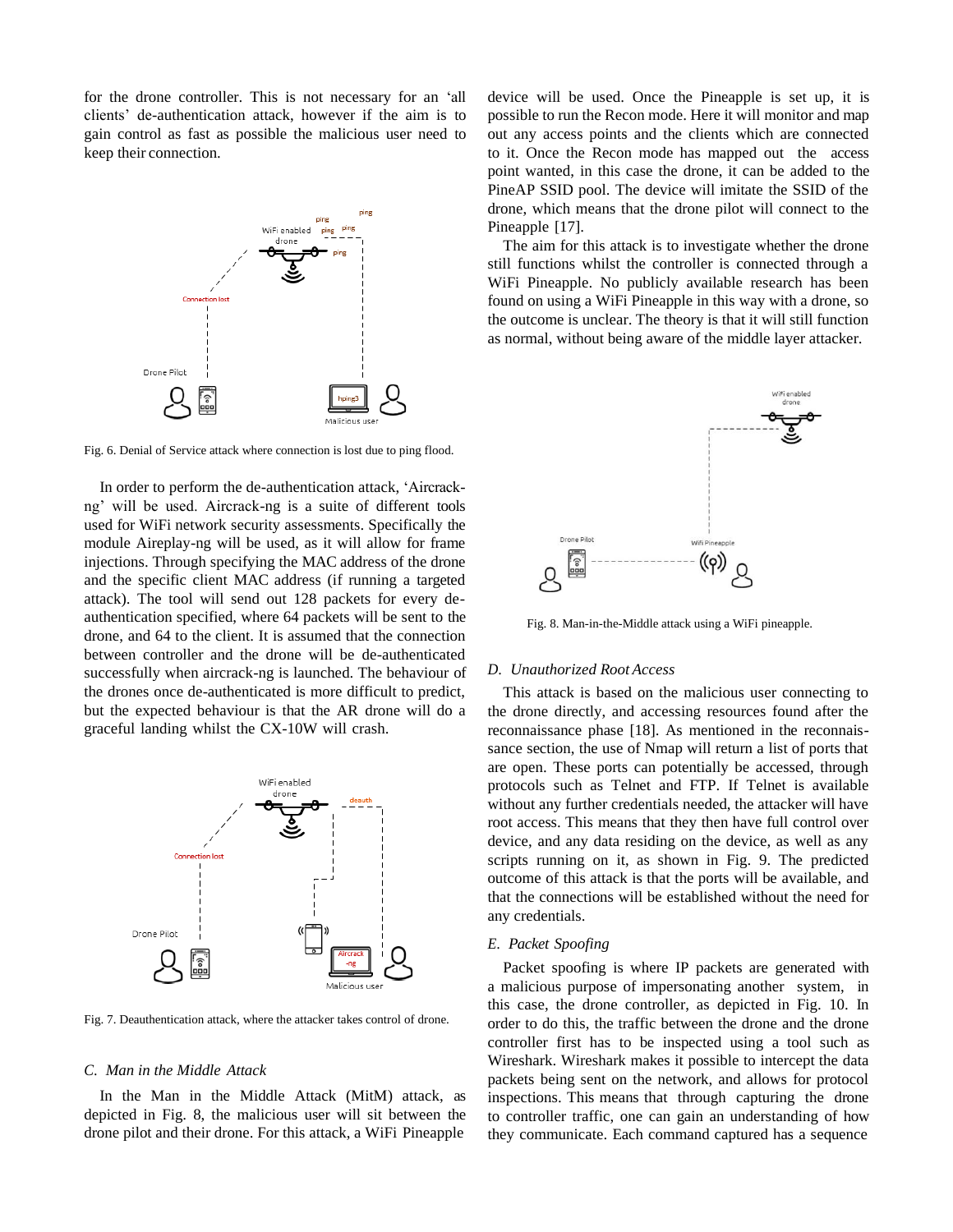

Fig. 9. Connecting to drone through telnet.

number [19]. This is done in an attempt of security, to avoid older command packets from being used. However, the counter gets reset if no control packets are sent to the drone for two seconds. Therefore, it should be possible to spoof these intercepted packets through either resetting the counter, or just using a higher sequence number. There is also a node.js client that allows for the control of a Parrot AR without using the mobile application. Through using ardrone, it is possible to write a script that can control the drone, using functions such as takeoff() or land(). As per the previous research done on the topic, it is assumed that the experiment will successfully lead to the drone landing when a send packet is being spoofed.

### *F. Drone Disabler*

The final part of the paper is to create a type of drone disabler, where the previously mentioned attacks would be automated through the use of Bash scripts running on a Raspberry Pi, as shown in Fig. 11. This means that an attacker does not have to be ready with a laptop to perform the attacks, and can have a Raspberry Pi set up to be ready to



Fig. 10. Packet spoofing, malicious user impersonating drone pilot.



Fig. 11. Raspberry Pi 'drone disabler' running automated attacks.

perform an attack at any time. The attacker would necessarily not even have to be close to the Raspberry Pi, and connect to the device through SSH [20]. Depending on the attack, the same methodology would be followed as in a manual attempt, but written in a Bash script. Once the Raspberry Pi detects a SSID starting with the string "ardrone2", it will connect to the WiFi. When the connection is established, the script will connect to the drone through Telnet, and issue a shutdown command. The predicted outcome is that the drone will be shutdown remotely, without an attacker having to be close to the Raspberry Pi and the drone.

### IV. RESULTS AND DISCUSSIONS

In order to investigate the vulnerabilities, the methodology was applied on the two test drones - the CX-10W and the Parrot AR. Each step specified in the methodology was applied to the both drones (where applicable) in order to assess the outcome.

# *A. Experiment 1*

Both drones generate open wireless networks, which a user would connect to through a smart phone. The access points does not have any form of security, such as the standard WPA-2. This means that any user within the WiFi range can connect to the drones, without a password, and without the knowledge of the legitimate owner. The CX-10W generates an access point with the name CX-10W, whilst the Parrot AR generated AP is named AR drone2-254612. The last digits are individual to each drone. After running nmap scans on the CX-10W drone, it was found that the drone has the TCP port 8888 open, as in Fig. 12. This port is used by the controller to send commands to the drone. When using Wireshark to capture the traffic generated, it was found that the video connection between the controller and the drone is un-encrypted. First the controller and the drone sends a few packets of seemingly random data, presumably as a form of handshake, and then the video stream is transmitted. The unencrypted video is transmitted through a TCP stream, whilst the controller sends commands through UDP packets.

As the Parrot AR has more advanced features, it was assumed that more would be found during its reconnaissance phase. The results of the nmap scan proved this theory to be correct, as more ports were found open, as in Fig. 13. TCP ports 21, 23 and 5555 were all open. Port 5555 is used for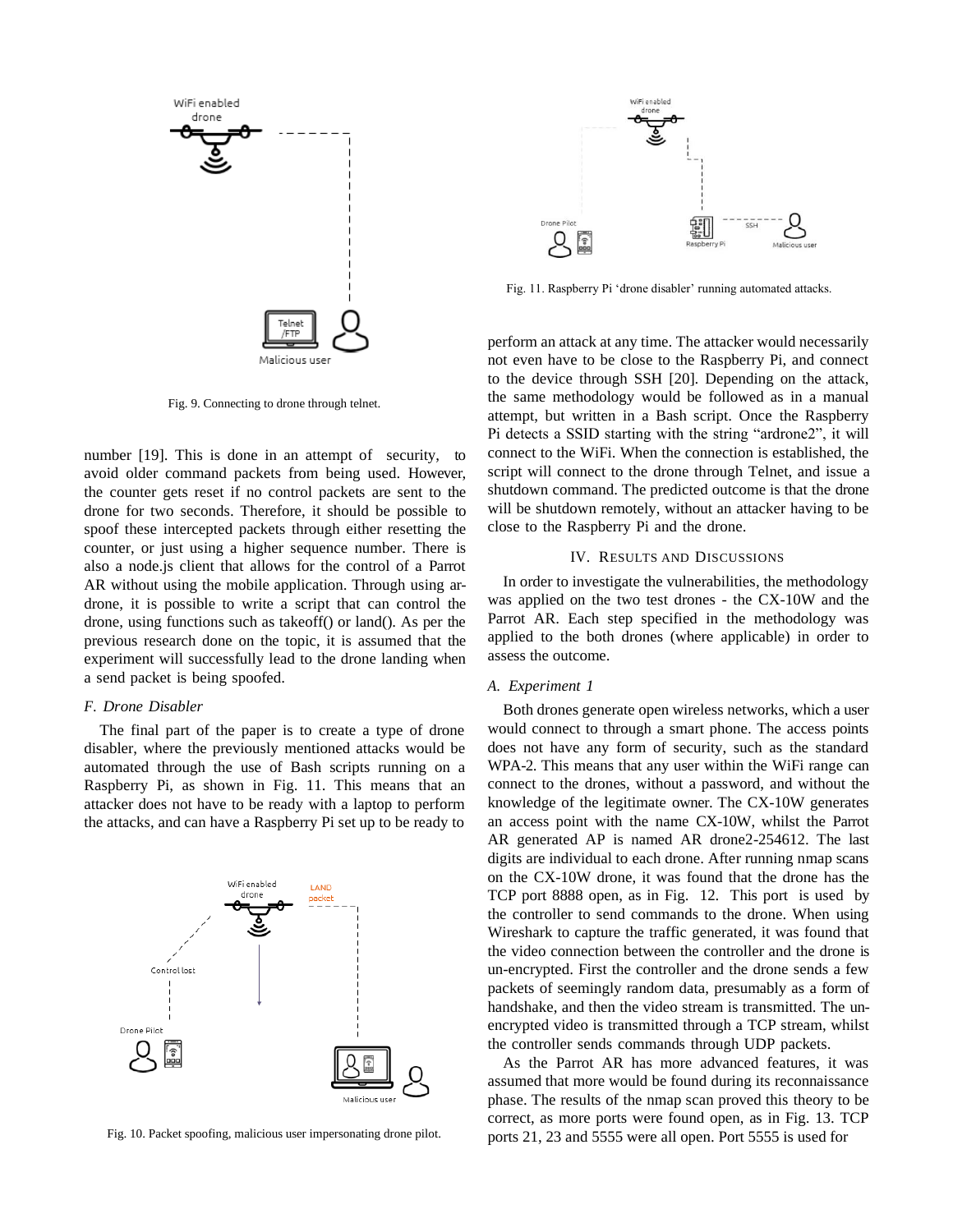1 IP address (1\_host up) scanned in 13.76 seconds

Fig. 12. CX-10W Nmap scan.

streaming video using TCP to the controller. During flight, it also utilizes the UDP port 5556, in order to control and configure the drone through the use of AT commands. These commands are sent on average 30 times per second. Other information about the drone, such as current status, position and speed, are sent to the controller on UDP port 5554. According to the Parrot SDK, there is also a control port, which connection to may be established through port 5559. This is used to transfer critical data, such as configuration data.

Port 21, FTP (File Transfer Protocol) and port 23, Telnet, are especially noteworthy as they potentially allow for system access of the drone. Upon further investigation, it was found that there is no password enabled on either of the services. When connecting to the telnet server, root access to the Busy Box system is immediately granted. The drone is running its own DHCP server, in order to be able to allocate IP addresses to the smart phone or tablet controller. The potential of being able to access the file system of the drone will be discussed further on in the Root Access section of the experiment.

#### otti@otti-Aspire-5742G:~\$ nmap 192.168.1.1 Starting Nmap 7.01 ( https://nmap.org ) at 2018-08-24 11:09 BST scan report for 192.168.1.1 most is up (0.034s latency).<br>Nost is up (0.034s latency).<br>ORT STATE SERVICE<br>ORT STATE SERVICE ftp<br>ftp<br>telnet<br>freeciv open tcp open 555/tcp open done: 1 IP address (1 host up) scanned in 13.56 seconds otti@otti-Aspire-5742G:~\$ █

Fig. 13. Parrot AR 2.0 Nmap scan.

### *B. Experiment 2*

In order to gain an understanding of how a DoS impact the drone, the normal network latency during regular use had to be gathered. The average RTT (Round Trip Time) was used to measure the network latency, through the use of ICMP pings. The RTT is a measurement for the amount of time it takes for a ping to travel to the target machine, and for a response to travel back. The normal RTT for the CX-10W can be measured using the ping command to send ICMP packets to the drones network interface card. The command and its output are as follows:

# **Command: ping 172.16.10.1 Output:rtt min/avg/max/mdev=1.148/1.848/3.053/0.564**

As seen above, during standard operations the average RTT is approximately 1.848 ms. In order to investigate how the drone will cope under an extreme increase of ICMP packets, a packet generator and analyzer command tool will be used. The tool will generate a stream of ICMP packets at a rate of first 10 packets per second with the –fast flag, and the 100 packets per second with 'faster'.

# **Command: sudo hping3 –fast 172.16.10.1 Output:round-trip min/avg/max=1.5/44.0/1033.7ms**

The average RTT is during a DoS attack is drastically increased, with 44.0 ms. The results are depicted in Fig. 14.

It is interesting to note that if the rate of hping3 is increased through the use of the flag –faster rather than – fast, no output is given, and the drone stops replying. During

the attacks, the drone never lost its connection with its controller. However, the footage sent from the drone to the smart phone is visibly slower, and the drone did not respond to the controller as fast as it did during normal, non-DoS,

conditions. The drone also increase in temperature during the DoS attack, and the drone is warm to the touch after the attack.

For the Parrot AR, the same methodology was followed. The normal RTT for the Parrot AR can be measured using the ping command to send ICMP packets to the drones network interface card. The results are depicted in Fig. 14. The command and its output are as follows:

# **Command:ping 192.168.1.1 Output:rtt min/avg/max/mdev=1.013/2.335/11.466/2.521**

Through the output received, it was as possible to identify the average RTT approximately is 2.335 ms.

Once again, the hping3 attack was pointed towards the Parrot AR drone. The rate the ICMP packets were sent at first was at a rate 10 packets per second.

# **Command:sudo hping3 –fast 192.168.1.1 Output:round-trip min/avg/max=1.3/20.8/1008.6ms**

During the DoS attack, the drones RTT increased to be approximately 20.8 ms. When using hping3 on the Parrot AR, it was still able to handle the flag being changed from –fast to –faster. As mentioned previously, the CW-10X stopped responding completely during that attack, whilst the Parrot AR continued to function. The connection was not lost during the attacks, but the as with the first drone, the frame rate was visibly slower compared to normal usage. No increase in outer shell heat of the drone was identified in the Parrot AR.

Upon further research, a possible reason for why the attack did not affect the Parrot AR 2.0 as much as initially assumed was found. Due to the pairing function of the drone, there is a setup script on the drone in '/bin/pairing-setup.sh'. The scripts contains code which sets up an IP table and associated rules. Here it was found that the drone will drop packets if the MAC address is not the one of the device that it is currently paired with. Furthermore, only services ICMP, NFS and FTP are allowed. However, the MAC address can be spoofed this will be further investigated in the packet spoofing section.

The Parrot AR seems to handle the DoS attack better than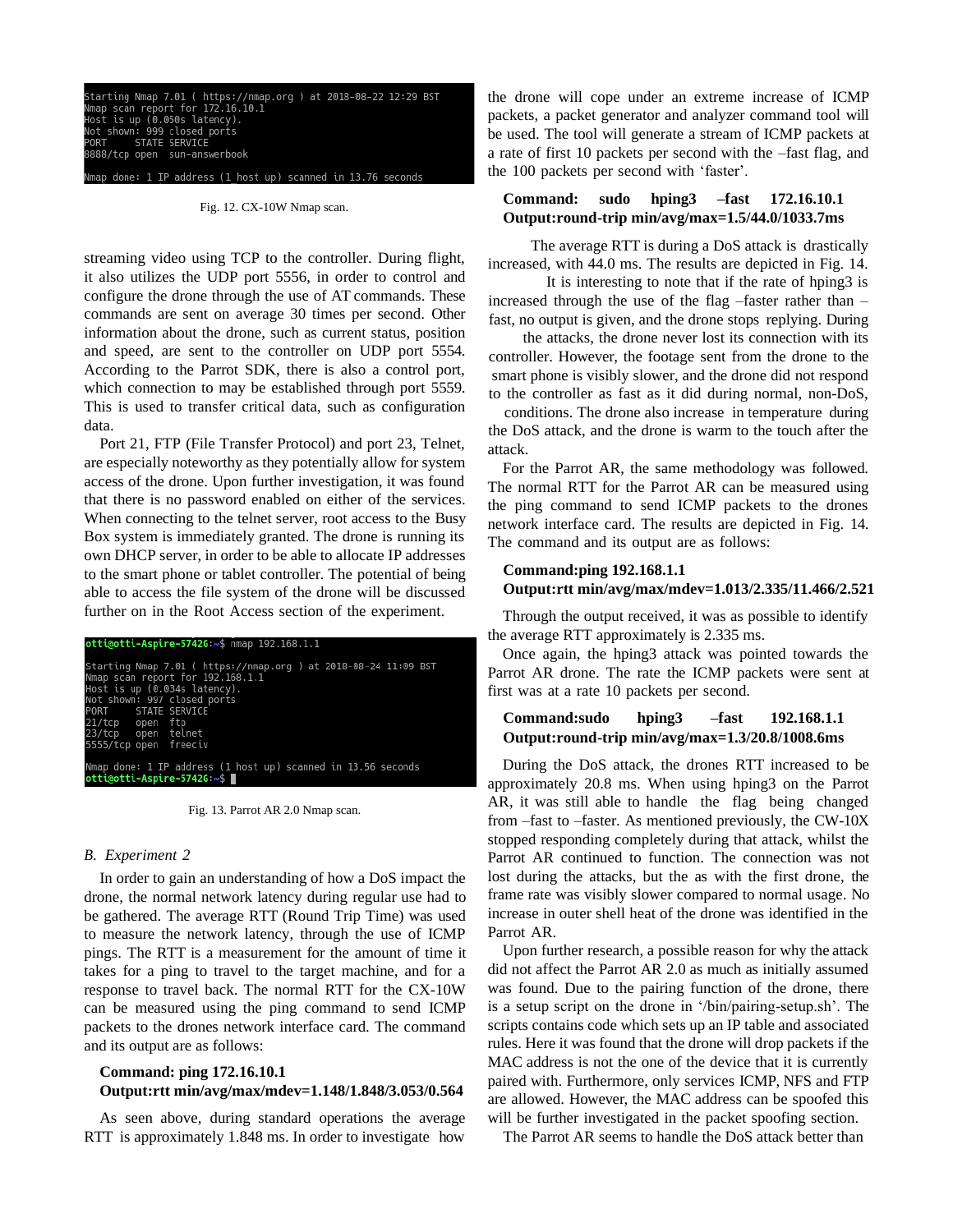

Fig. 14. Impact of DoS attack (round-trip in ms).

the CW-10X. Even though the identified RTT for the Parrot AR was 1 ms slower than the CW-10X, the increase in RTT during the DoS attack was not as dramatic. The Parrot AR was also able to handle an increase to 100 ICMP packets per second, when there was a 100% packet loss for the CX-10W. The haphazard behaviour reported in literature research where the drone got out of control and crashed, either in terms of the hardware or the operating system, was not reproduced. This might be due to a firmware upgrade, where the drone can now deal with a large number of packets. This was also noted by researchers in "The Impact of DoS Attacks on the AR.Drone 2.0". However, the impact of simple a ICMP DoS attack on the drone can still be of interest to attackers. With the reported RTT increase, the drone will not be as quick in terms of responding to control messages. This can lead to accidents, if the drone pilot is not able to manoeuvre the drone in a timely manner.

# *C. Experiment 3*

In order to de-authenticate the drone connection,Aircrackng was used. Aircrack-ng allows for frame injections, which meant that it was possible to send a 'deauth' frame to the connected network. For a targeted attack, the MACaddresses of the devices was needed. Firstly, the MAC address of the drone had to be discovered, as well as the MAC address of the target controller. There are several different ways to discover the MAC address, but the method used in this case was through pinging each device, and then using ARP -A to find the corresponding MAC address. Before the experiments were conducted, it was assumed that the CX-10W would just crash straight down when the connection was lost, whilst the Parrot AR would try to do a graceful land down to the surface. After following the previously mentioned method, the two targets were established.

# **Controller - 60:F4:45:C9:88:24 Drone - 28:F3:66:01:D8:9E**

In the Aireplay-ng command, the targets were specified, as well as the interface used on the attacking laptop. However, in order for the attack to work, the network interface had to be disabled and then enabled again, as in Fig. 15. This was due to a quirk within the operating system used for the

attack. In Ubuntu, the Network Manager conflicts with the aireplay-ng process, so Network Manager has to be disabled before the attack begins.

|     | otti@otti-Aspire-57426:~\$ sudo aireplay-ng -0 1 -a 28:F3:66:01:D8:9E wlp3s0mon<br>15:41:08 Waiting for beacon frame (BSSID: 28:F3:66:01:D8:9E) on channel 13<br>15:41:08 wlp3s0mon is on channel 13, but the AP uses channel 1<br>ottigotti-Aspire-5742G ~S sudo airmon-ng start wlp3s0 13 |                                                                                               |        |                                                  |  |  |  |  |
|-----|---------------------------------------------------------------------------------------------------------------------------------------------------------------------------------------------------------------------------------------------------------------------------------------------|-----------------------------------------------------------------------------------------------|--------|--------------------------------------------------|--|--|--|--|
|     | Found 4 processes that could cause trouble.<br>If airodump-ng, aireplay-ng or airtun-ng stops working after<br>a short period of time, you may want to run 'airmon-ng check kill'                                                                                                           |                                                                                               |        |                                                  |  |  |  |  |
|     |                                                                                                                                                                                                                                                                                             | PTD Name<br>896 avahi-daemon<br>901 avahi-daemon<br>903 NetworkManager<br>1070 wpa_supplicant |        |                                                  |  |  |  |  |
| PHY |                                                                                                                                                                                                                                                                                             | Interface                                                                                     | Driver | Chipset                                          |  |  |  |  |
|     | ath9k<br>Qualcomm Atheros AR9287 Wireless Network Adapter (PCI-Express) (rev 01)<br>wlp3s0mon<br>phy0                                                                                                                                                                                       |                                                                                               |        |                                                  |  |  |  |  |
|     |                                                                                                                                                                                                                                                                                             |                                                                                               |        | ottigotti-Aspire-5742G:~ sudo airodump-ng wlp3s0 |  |  |  |  |
|     |                                                                                                                                                                                                                                                                                             |                                                                                               |        | otti : bash                                      |  |  |  |  |

Fig. 15. Initiating the attack using airmon-ng.

Once initialized, the tool proceeds to send directed deauthentication packets on the network, targeted to the control device. In a targeted attack, 128 packets are sent out for each de-authentication specified. In the command sent, 5 authentications were sent. In Fig. 16, it is possible to see that after the first set of de-authentication, there is a field specifying [23—85 ACKs]. This means that 23 packets were received by the client, e.g. the controller. The controller stop receiving the packets after the initial set, due to the deauthentication being successful. As the result was a success, the connection between the controller and the drone has been de-authenticated, and is no longer present.

|                                                                                       |  |  |  |  |  |  | otti@otti-Aspire-5742G:~\$ sudo aireplay-ng -0 5 -a 28:F3:66:01:D8:9E -c 60:F4:45:C9:88:24 wlp3s0mon |  |
|---------------------------------------------------------------------------------------|--|--|--|--|--|--|------------------------------------------------------------------------------------------------------|--|
| 15:52:59 Waiting for beacon frame (BSSID: 28:F3:66:01:D8:9E) on channel 1             |  |  |  |  |  |  |                                                                                                      |  |
| 15:53:01 Sending 64 directed DeAuth (code 7), STMAC: [60:F4:45:C9:88:24] [23 85 ACKs] |  |  |  |  |  |  |                                                                                                      |  |
| 15:53:01 Sending 64 directed DeAuth (code 7). STMAC: [60:F4:45:C9:88:24] [ 0 64 ACKs] |  |  |  |  |  |  |                                                                                                      |  |
| 15:53:02 Sending 64 directed DeAuth (code 7). STMAC: [60:F4:45:C9:88:24] [ 0 64 ACKs] |  |  |  |  |  |  |                                                                                                      |  |
| 15:53:02 Sending 64 directed DeAuth (code 7), STMAC: [60:F4:45:C9:88:24] [ 0 63 ACKs] |  |  |  |  |  |  |                                                                                                      |  |
| 15:53:03 Sending 64 directed DeAuth (code 7), STMAC: [60:F4:45:C9:88:24] [ 0 65 ACKs] |  |  |  |  |  |  |                                                                                                      |  |
| $otti@otti-Asnire-57426 =$                                                            |  |  |  |  |  |  |                                                                                                      |  |

Fig. 16. De-authentication using aireplay-ng.

Furthermore, the same methodology was applied to the Parrot AR drone. The controller, an iPhone with the pilot application, was the same as before, so the MAC address for the client was already known. In order to find the Parrot AR MAC, the same Arp process was used. The attack was then launched, targeted towards the Parrot AR and its controller. As with the CX-10W attack, the de-authentication was sent five times over, and was successful after the first set of packets. The WiFi connection between the controller and the drone was now lost. From the controller perspective, the application displays a warning message - "Control Link not available". This is a warning message specifically for the loss of WiFi connections.

The de-authentication attacks were successful for both drones. When the attack is launched, the connection between the drone and the controller was interrupted, and the drone no longer responded whilst in flight. This means that when the drones were mid-flight, they would both stop. The CX-10W crashed straight down, whilst the Parrot AR landed without crashing.

# *D. Experiment 4*

To be able to investigate (Man-in-the-Middle Attack) the communications between the controller and the drones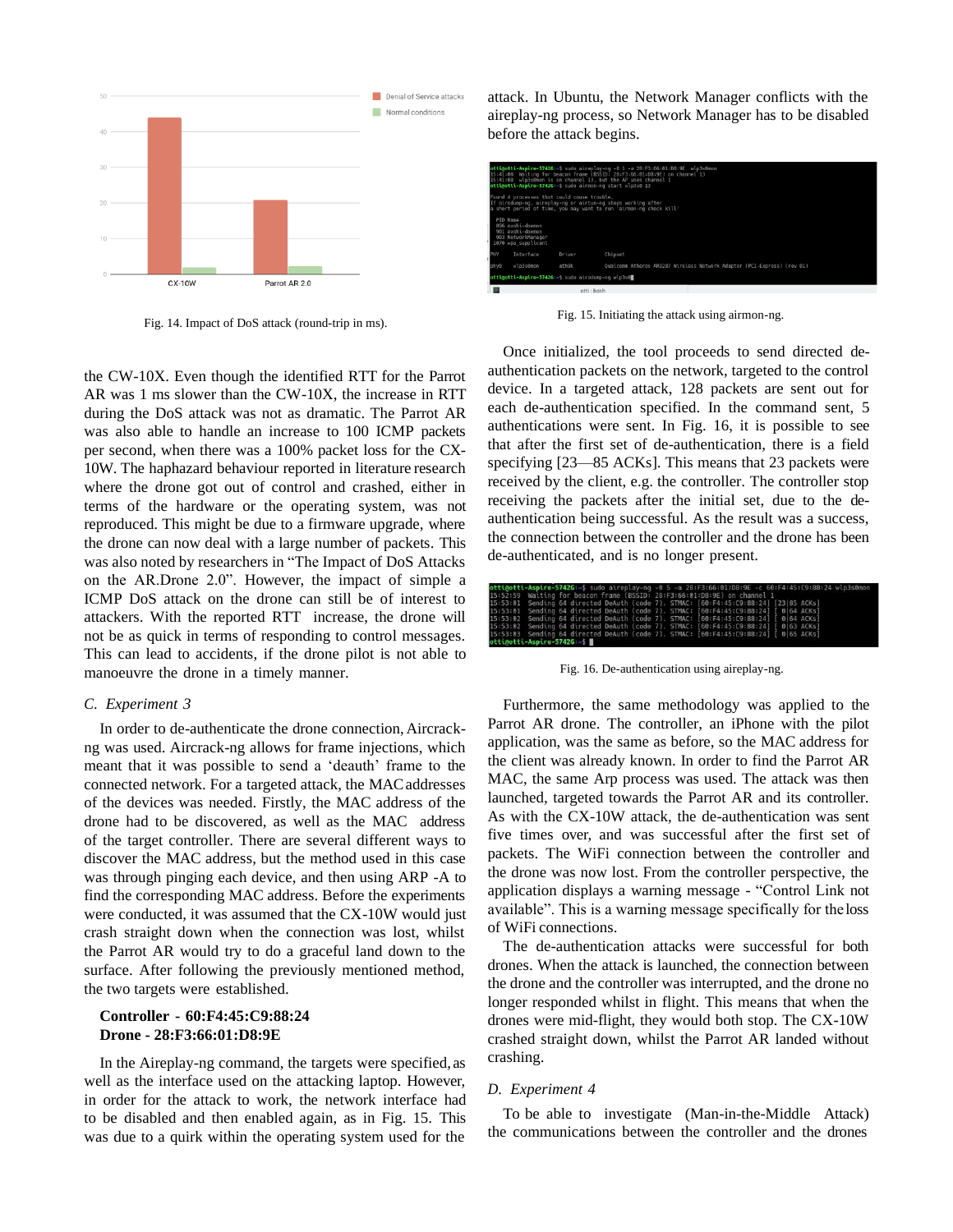

Fig. 17. De-authentication using aireplay-ng.

further than the use of Wireshark, a Pineapple WiFi Nano was used. As per the methodology, the Pineapple Wifi Nano would sit in between a user and their drone. Once the Nano had been configured and been set up, it will scan its surroundings for any open WiFi access points. If a potential drone target is close, the Nano will mimic the access point and the drone pilot will connect through the attacker.

The overall result of the experiment was similar for both drones. The drone will continue to function when it is connected through the Nano, which means that the Man in the Middle Attack is successful. In Fig. 17, it is possible to see that the iPhone controller used is connected to the faked access point CX-10W-01d89e. The Nano device scanned all the access points, as well as the devices connected to it, and is now intercepting that open WiFi. Now, the user is vulnerable to any type of MitM attack that the malicious user would want to do. For instance, what happens if the drone user starts browsing the internet whilst still connected to the drone? It is possible to see every URL that the controller iPhone is accessing, whilst it is connected to the open drone access point. This type of attack works as long as the user is only accessing websites using HTTP, but is still legitimate enough that it might worry users.

WiFi Pineapple

When the user accesses the Parrot AR app whilst linked to an intercepted connection, everything is sent through HTTP, as depicted in Fig. 18. Seeing as videos and photographs can be uploaded and linked to social media accounts, the more secure option of HTTPS should be in use here. However, Parrot seem to have removed the possibility to log into one's personal profile through the application, as the application is no longer supported. This means that it is not possible to investigate how the pilot credentials are sent through the application, and whether that was using HTTP as well.

Through using an open WiFi access point, drones will always be vulnerable to Man in the Middle attacks. Unprotected WiFi connections lead themselves to attacks, and are especially vulnerable if a malicious user is using a WiFi Pineapple device. The WiFi Pineapple allowed the attacker to intercept traffic without the drone pilot being aware, and this can become especially dangerous if the pilot use their smart device for further tasks whilst connected. The CX-10W application is not connected to the wider internet, so it is not vulnerable to MitM attacks in itself. However, the Parrot AR Free-flight app is. This is because it does not use any form of encryption, and the data is accessed through HTTP. Therefore, the application itself is also vulnerable, and not only the AR drone.

# *E. Experiment 5*

As initial investigations reveal that the Parrot AR had telnet and FTP enabled. Both these services could be accessed without a log-in prompt or any password, i.e. that can lead to unauthorized root access.

As seen in Fig. 19, once the Telnet connection had been established, it was possible to traverse through the Busy-Box file system. When investigating the file system, some files of interest was for instance the passwd file. Even it is possible to see all the users on the file system. When investigating the /bin, most of the scripts running the drone were found. Any of these scripts can be run, as the telnet connection is established with full root privileges. This means that a malicious user can easily power the drone off as soon as a telnet connection is established. It is also possible to access files stored on the USB stick memory that is connected to the drone. This gives an attacker the potential to steal data midflight from a drone to which its connected to. To investigate

| a Dashboard              | <b>DWall Settings</b>       |                                                                     | Images |      | otti@otti-Aspire-5742G:~\$ telnet 192.168.1.1   |                        |      |      |        |  |
|--------------------------|-----------------------------|---------------------------------------------------------------------|--------|------|-------------------------------------------------|------------------------|------|------|--------|--|
| A Recon                  | DWall is currently running. |                                                                     |        |      | Trying 192.168.1.1<br>Connected to 192.168.1.1. |                        |      |      |        |  |
| <b>Re</b> Clients        | Disable Stop Listening      |                                                                     |        |      | Escape character is '^]'.                       |                        |      |      |        |  |
| <b><i>O</i></b> Tracking |                             |                                                                     |        |      |                                                 |                        |      |      |        |  |
| $Modules -$              | URLS                        |                                                                     |        |      |                                                 |                        |      |      |        |  |
|                          | Client                      | URL                                                                 |        |      | BusyBox v1.14.0 () built-in shell (ash)         |                        |      |      |        |  |
| <b>Manage Modules</b>    | 172.16.42.118               | http://m.asos.com/women/ctas/fashion-online-9/cat/?                 |        |      | Enter 'help' for a list of built-in commands.   |                        |      |      |        |  |
| <b>DWall</b>             |                             | cid=13506&ctaref=shopjautumnlayering ww hp 1                        |        |      |                                                 |                        |      |      |        |  |
| <b>Status</b>            |                             | 172.16.42.118 http://m.asos.com/women/                              |        | ls   |                                                 |                        |      |      |        |  |
| Filters                  |                             | 172.16.42.118 http://www.bbc.co.uk/news/entertainment-arts-45666350 |        |      | etc                                             | home                   | mnt  | sbin | update |  |
|                          |                             | 172.16.42.118 http://www.bbc.co.uk/                                 |        | data | factory                                         | lib                    | proc | sys  | usr    |  |
| $(\phi)$ PineAP          |                             | 172.16.42.118 http://www.bbc.com/                                   |        | dev  |                                                 | firmware licenses root |      | tmp  | var    |  |
| proven in                |                             |                                                                     |        |      |                                                 |                        |      |      |        |  |

Fig. 18. Intercepted traffic from the drone controller.

Fig. 19. Telnet access of the Parrot AR.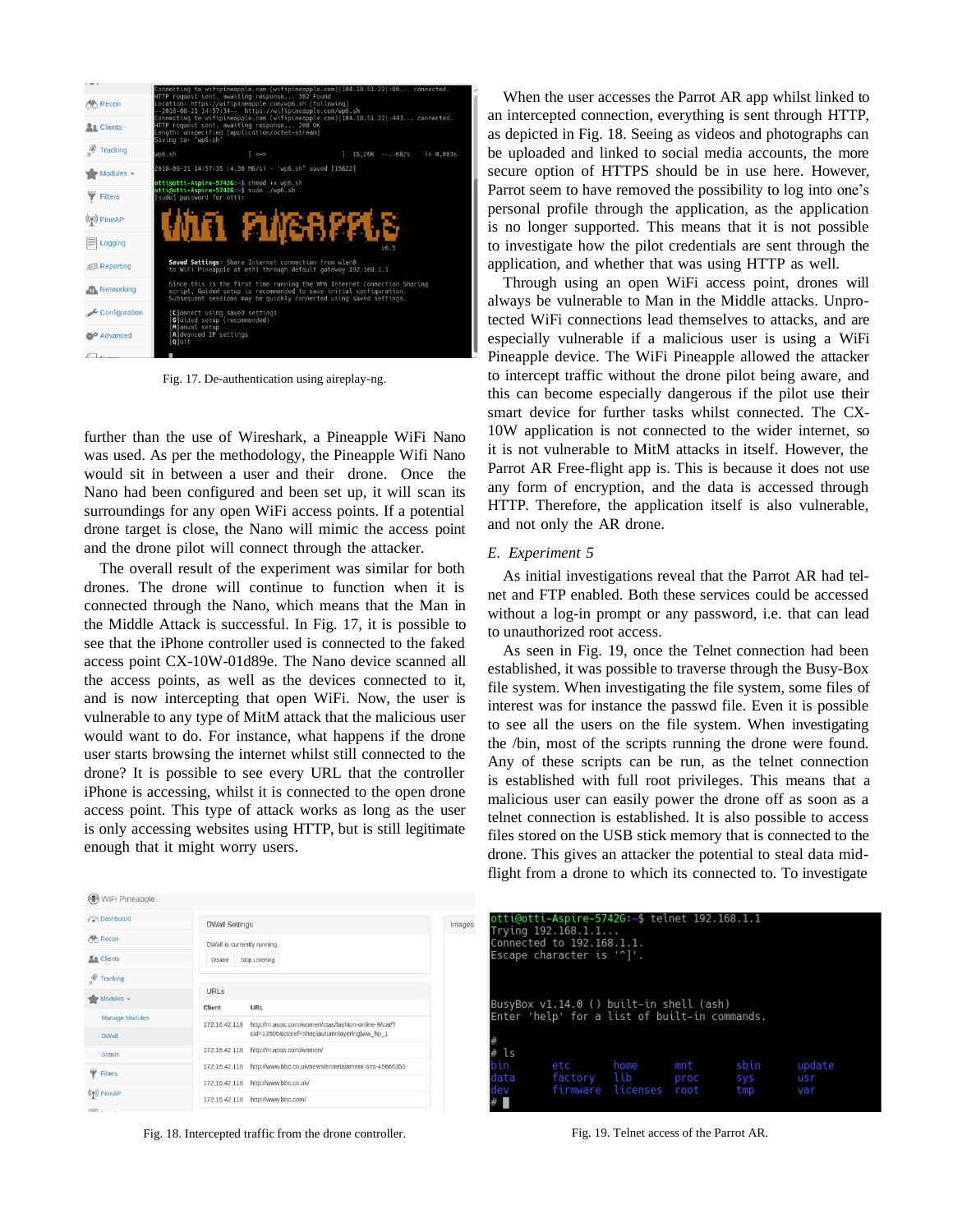this further, the telnet connection was closed, and a FTP connection was established instead. As mentioned before, no password was needed for the FTP connection either. This meant it was possible to transfer files of interest off the drone, and onto the attack computer.

Open Telnet connection cause the drone to be vulnerable to a wide range of different attacks and malicious uses. Anyone with the knowledge of the drone's static IP address can simply connect to the drone, and have access to do virtually anything with the device. It is possible to simply shut it down, leading to it to a crash landing. It is also possible to take over the control of the device, and to send flight commands.

### *F. Experiment 6*

In order to spoof the communications of the drone and the controller, the data packets had to be intercepted and inspected. In the methodology, the concept of how the sequence numbers of the command packets work can be seen. In summary, the sequence number can either be reset, or a higher number can simply be used. In order to be able to parse the traffic, a Python script was used from the book Violent Python. Together with the command tcpdump. The script prints the UDP packets that are destined for our drone port 5556. Wireshark could also have been used. After sniffing this traffic, the control packets could be identified. The controller packets all follow the same syntax as in the given Table. VI.

TABLE VI

CONTROLLER COMMANDS AND THE SYNTAX.

| <b>Command Meaning</b>           | <b>Command Syntax</b>          |
|----------------------------------|--------------------------------|
| Land                             | AT*REF=SEO,290718208\r         |
| Emergency Land                   | AT*REF=\$SEO,290717696\r       |
| Take-off                         | AT*REF=SEO,290717696\r         |
| Motion: Drone Roll               | AT*PCMD=SEQ, Left Right Tilt\r |
| Motion: Drone Pitch              | AT*PCMD=SEQ, Front Back Tilt\r |
| Motion: Gaz                      | AT*PCMD=SEQ, Vertical Speed\r  |
| Motion: Maximum<br>Angular Speed | AT*PCMD=SEQ, Angular Speed\r   |

A Python script, as in Fig. 20, had to be written to spoof the commands, where first the IP address of the controller had to be mimicked. As mentioned in the Denial of Service section, it was discovered that the drones pairing function actually blocks packets from sources that does not have a paired devices MAC address. Because of this, the source MAC address have to be spoofed as well.



Fig. 20. Python Script for spoofing packets.

This spoofing targeted the AR drone through imitating land command packets, which were accepted as real ones due the IP and MAC address were imitated from the real controller. This meant that even though the drone has the pairing system in place to avoid this, the drone was still tricked into thinking that it was the real controller communicating with it. The attack has the potential to go further, where for instance an attacker could fly the drone as far away as possible and then crash it. However, it is worth noting that at the moment, it still needs all values to be hard coded. The MAC address will of course change depending on the drone that is being attacked, as well as the current real controller being used. Research suggests that the pairing can be remotely turned off. However, this requires config packets to have been sniffed earlier together with its session, user and application ID. This could be done through first initializing a de-authentication attack, for instance as per the attack done with aircrack-ng.

# *G. Experiment 7*

It is known that it is possible to connect to the drone generated WiFi, as well as establish a Telnet connection without any credentials. The last step in the experimentation part is the automation of attacks, where an attacker potentially would not even need to be close to the drone, or have a laptop at hand. In order to automate the attack, a Raspberry Pi was used. As per the methodology, the Raspberry Pi was set up, and two different scripts were written. In the first script, the network access to the drone is established. In Fig. 21, the bash script used can be seen. It initially stops the local network manager and other services running in the background, and connects to the Parrot AR drone WiFi. In the access-nw.sh script the SSID is hard-coded, but it is possible to use wild-cards after the initial AR drone2 string. As mentioned earlier, all AR 2.0 drone SSIDs follow the same naming rules. Once the WiFi connection between the Raspberry Pi and the drone is established, the power off attack can be launched.



Fig. 21. Python Script for spoofing packets.

The script is a straightforward bash script, where the